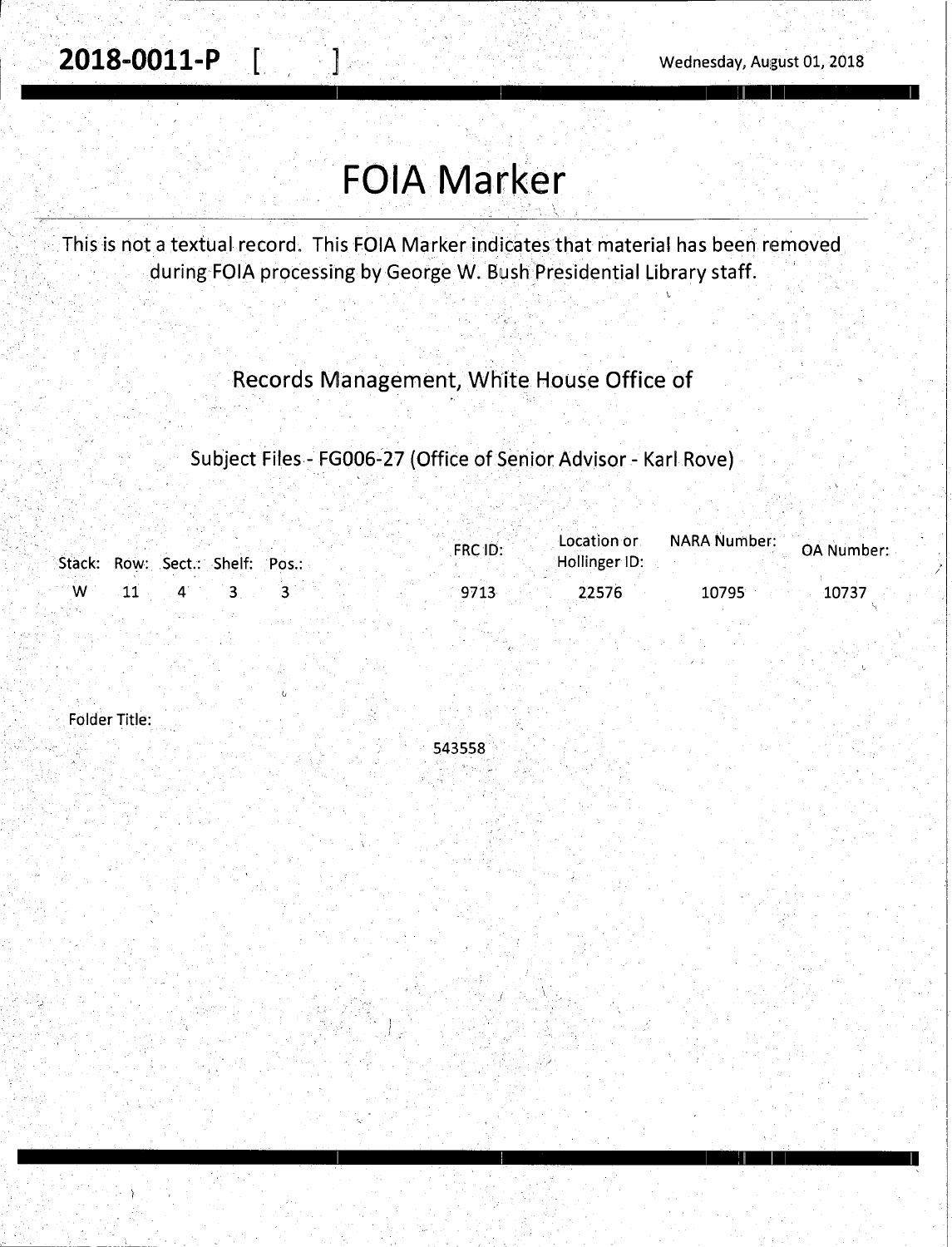# **Withdrawn/Redacted Material**  The George W. Bush Library

| <b>DOCUMENT</b><br>'NO. | <b>FORM</b> | <b>SUBJECT/TITLE</b> |                                                                                                            | <b>PAGES</b> | <b>DATE</b>      | <b>RESTRICTION(S)</b> |  |
|-------------------------|-------------|----------------------|------------------------------------------------------------------------------------------------------------|--------------|------------------|-----------------------|--|
| 001                     | Email       |                      | Fw: VERY CLOSE HOLD: Terror Insurance Statement<br>[with attachment] - To: Susan Ralston - From: Karl Rove |              | $10/17/2002$ P5: |                       |  |
|                         |             |                      |                                                                                                            |              |                  |                       |  |

| <b>SERIES:</b><br>Subject Files - FG006-27 (Office of Senior Advisor - Karl Rove)<br><b>FOLDER TITLE:</b><br>543558<br>FRC ID: |                                                                        |
|--------------------------------------------------------------------------------------------------------------------------------|------------------------------------------------------------------------|
| 9713                                                                                                                           | <b>RESTRICTION CODES</b>                                               |
| Presidential Records Act - [44 U.S.C. 2204(a)]                                                                                 | Freedom of Information Act - [5 U.S.C. 552(b)]                         |
| P1 National Security Classified Information [(a)(1) of the PRA]                                                                | b(1) National security classified information ((b)(1) of the FOIAl     |
| P2 Relating to the appointment to Federal office $[(a)(2)$ of the PRA]                                                         | b(2) Release would disclose internal personnel rules and practices of  |
| P3 Release would violate a Federal statute [(a)(3) of the PRA]                                                                 | an agency $[(b)(2)$ of the FOIA]                                       |
| P4 Release would disclose trade secrets or confidential commercial or                                                          | $b(3)$ Release would violate a Federal statute $(6)(3)$ of the FOIA]   |
| financial information $[(a)(4)$ of the PRA1                                                                                    | b(4) Release would disclose trade secrets or confidential or financial |

P5 Release would disclose confidential advice between the President. and his advisors, or between such advisors [a)(S) of the PRA)

P6 Release would constitute a clearly unwarranted invasion of personal privacy [(a)(6) of the PRA)

PRM. Personal record misfile defined in accordance with 44 U.S.C. 2201(3).

#### Deed of Gift Restrictions

r --·.

A. Closed by Executive Order 13526 governing access to national security information.

B. Closed by statute or by the agency which originated the document. C. Closed in accordance with restrictions contained in donor's deed of gift.

- b(4) Release would disclose trade secrets or confidential or financial information [(b)(4) of the FOIA)
- b(6) Release would constitute a clearly unwarranted invasion of personal privacy  $[(b)(6)$  of the FOIA]
- b(7) Release would disclose information compiled for law enforcement purposes [(b)(7) of the FOIA)
- b(8) Release would disclose information concerning the regulation of financial institutions [(b)(8) of the FOIA)
- b(9) Release would disclose geological or geophysical information concerning wells [(b)(9) of the FOIA)

#### Records Not Subject to FOIA

I I I : II I

Court Sealed - The document is withheld under a court seal and is not subject to the Freedom of Information Act.

2018-0011-P Page 1 of 1 *This document was prepared on Thursday, August 02, 2018*